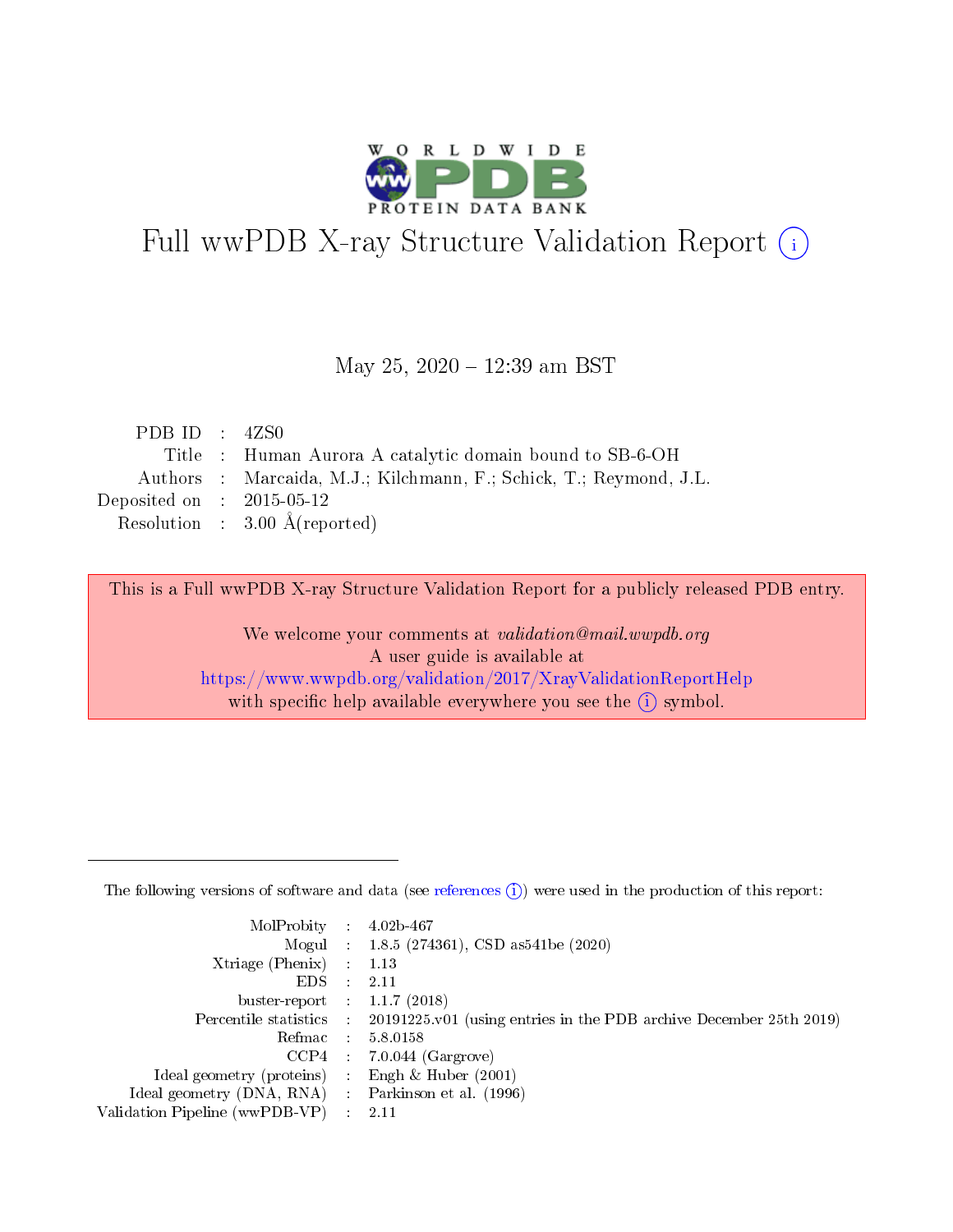# 1 [O](https://www.wwpdb.org/validation/2017/XrayValidationReportHelp#overall_quality)verall quality at a glance  $(i)$

The following experimental techniques were used to determine the structure: X-RAY DIFFRACTION

The reported resolution of this entry is 3.00 Å.

Percentile scores (ranging between 0-100) for global validation metrics of the entry are shown in the following graphic. The table shows the number of entries on which the scores are based.



| Metric                | Whole archive<br>$(\#\text{Entries})$ | Similar resolution<br>(#Entries, resolution range(Å)) |  |  |
|-----------------------|---------------------------------------|-------------------------------------------------------|--|--|
| $R_{free}$            | 130704                                | $2092~(3.\overline{00-3.00)}$                         |  |  |
| Clashscore            | 141614                                | $2416(3.00-3.00)$                                     |  |  |
| Ramachandran outliers | 138981                                | $2333(3.00-3.00)$                                     |  |  |
| Sidechain outliers    | 138945                                | $2336(3.00-3.00)$                                     |  |  |
| RSRZ outliers         | 127900                                | $1990(3.00-3.00)$                                     |  |  |

The table below summarises the geometric issues observed across the polymeric chains and their fit to the electron density. The red, orange, yellow and green segments on the lower bar indicate the fraction of residues that contain outliers for  $>=3, 2, 1$  and 0 types of geometric quality criteria respectively. A grey segment represents the fraction of residues that are not modelled. The numeric value for each fraction is indicated below the corresponding segment, with a dot representing fractions  $\epsilon=5\%$  The upper red bar (where present) indicates the fraction of residues that have poor fit to the electron density. The numeric value is given above the bar.

| Mol | $7h$ oin<br>папг | Length | Quality of chain |     |  |     |  |  |
|-----|------------------|--------|------------------|-----|--|-----|--|--|
|     | $ -$             | 285    | 74%              | 15% |  | 10% |  |  |

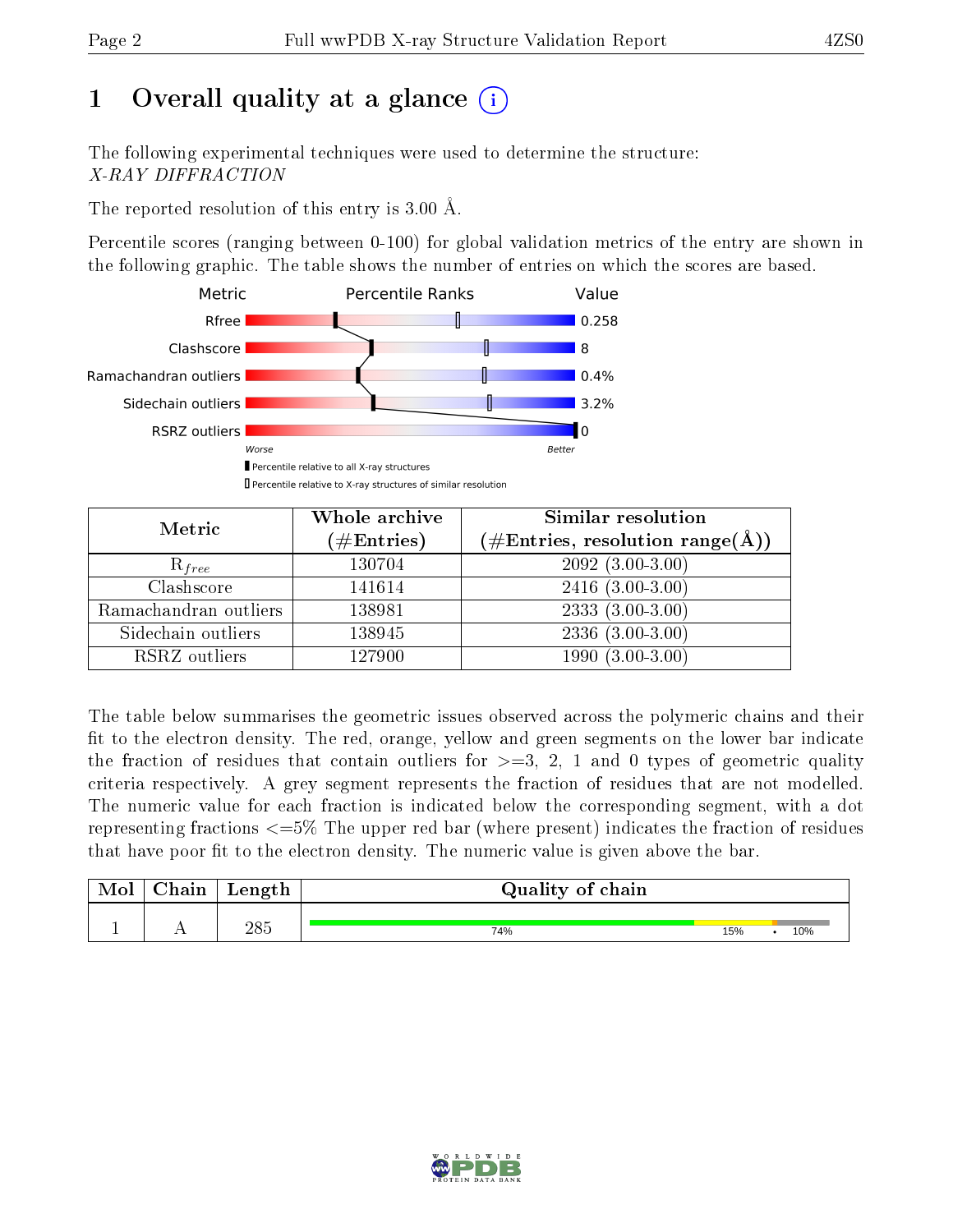# 2 Entry composition (i)

There are 2 unique types of molecules in this entry. The entry contains 2086 atoms, of which 0 are hydrogens and 0 are deuteriums.

In the tables below, the ZeroOcc column contains the number of atoms modelled with zero occupancy, the AltConf column contains the number of residues with at least one atom in alternate conformation and the Trace column contains the number of residues modelled with at most 2 atoms.

Molecule 1 is a protein called Aurora kinase A.

| Mol | Chain | Residues | Atoms         |      |  |         |  | $\text{ZeroOcc} \mid \text{AltConf} \mid \text{Trace}$ |  |
|-----|-------|----------|---------------|------|--|---------|--|--------------------------------------------------------|--|
|     |       | 257      | Total<br>2066 | 1333 |  | 356 372 |  |                                                        |  |

There are 3 discrepancies between the modelled and reference sequences:

| Chain |     | Residue   Modelled   Actual | – Comment                     | Reference |
|-------|-----|-----------------------------|-------------------------------|-----------|
|       | 119 | GLY                         | expression tag   UNP $O14965$ |           |
|       | 120 | ALA                         | expression tag   UNP $014965$ |           |
|       | 191 | MET                         | expression tag   UNP 014965   |           |

• Molecule 2 is 5-hydroxy-1'H-1,2'-bibenzimidazol-2(3H)-one (three-letter code: 4QV) (formula:  $C_{14}H_{10}N_4O_2$ ).



| Mol | $\mid$ Chain $\mid$ Residues | Atoms                             |  |  |  | $ZeroOcc \   \$ AltConf |
|-----|------------------------------|-----------------------------------|--|--|--|-------------------------|
|     |                              | $\mathrm{Total} \quad \mathrm{C}$ |  |  |  |                         |
|     |                              |                                   |  |  |  |                         |

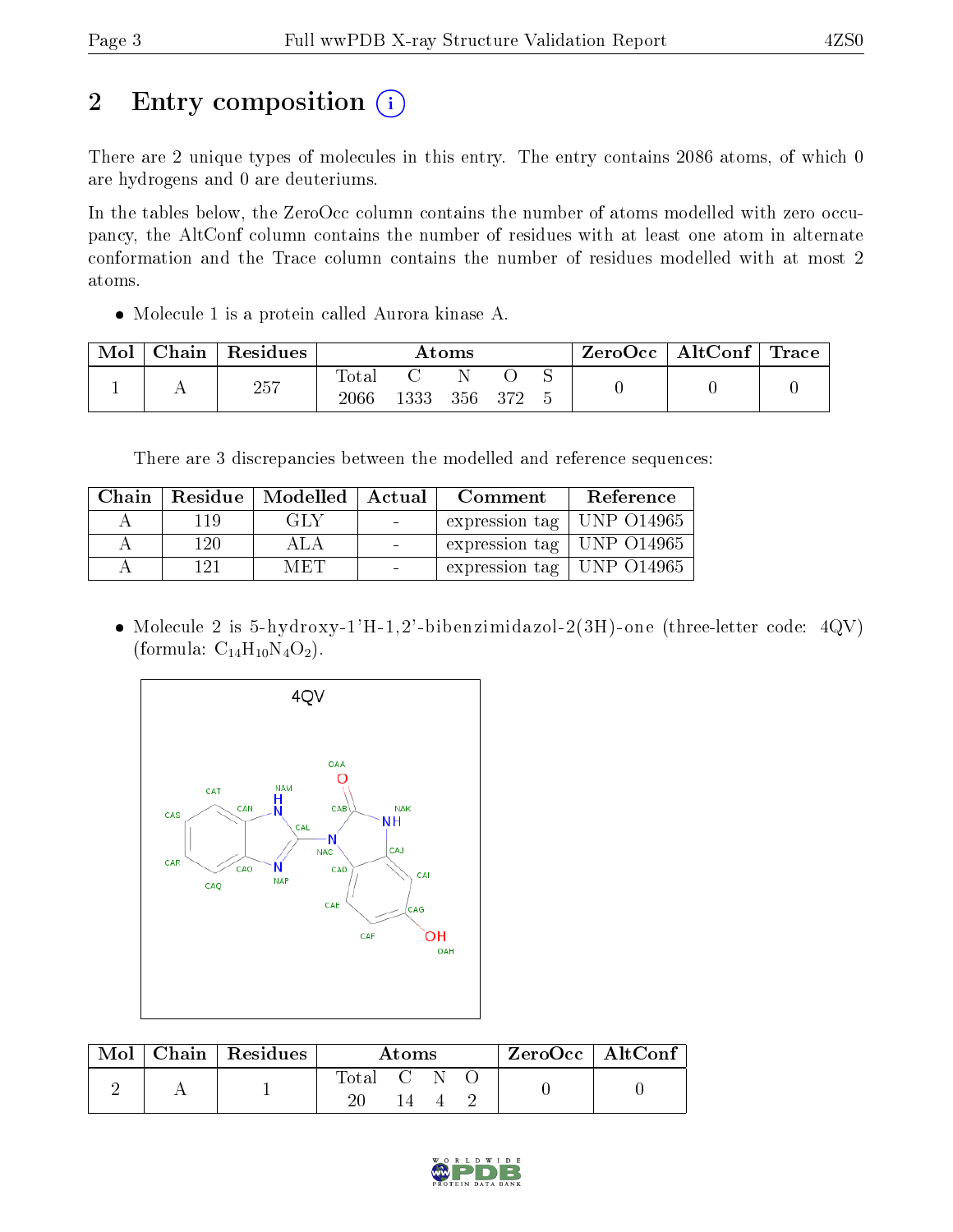# 3 Residue-property plots  $(i)$

These plots are drawn for all protein, RNA and DNA chains in the entry. The first graphic for a chain summarises the proportions of the various outlier classes displayed in the second graphic. The second graphic shows the sequence view annotated by issues in geometry and electron density. Residues are color-coded according to the number of geometric quality criteria for which they contain at least one outlier: green  $= 0$ , yellow  $= 1$ , orange  $= 2$  and red  $= 3$  or more. A red dot above a residue indicates a poor fit to the electron density (RSRZ  $> 2$ ). Stretches of 2 or more consecutive residues without any outlier are shown as a green connector. Residues present in the sample, but not in the model, are shown in grey.



• Molecule 1: Aurora kinase A

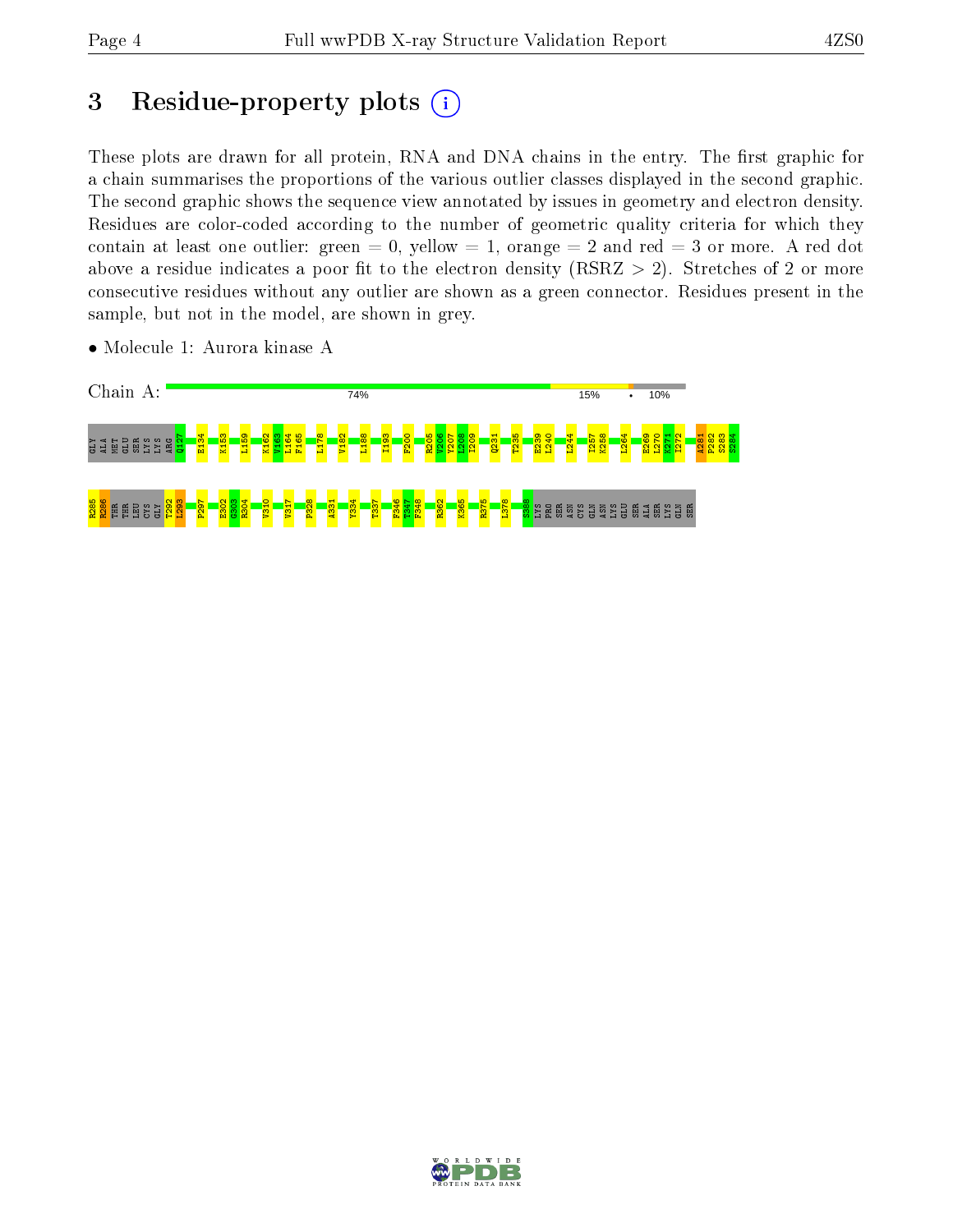## 4 Data and refinement statistics  $(i)$

| Property                                                         | Value                                                  | Source     |
|------------------------------------------------------------------|--------------------------------------------------------|------------|
| Space group                                                      | P 61 2 2                                               | Depositor  |
| Cell constants                                                   | $82.88\text{\AA}$ $82.88\text{\AA}$ $171.39\text{\AA}$ | Depositor  |
| a, b, c, $\alpha$ , $\beta$ , $\gamma$                           | $90.00^{\circ}$ $90.00^{\circ}$ $120.00^{\circ}$       |            |
| Resolution $(A)$                                                 | $-3.00$<br>44.40                                       | Depositor  |
|                                                                  | $55.03 - 3.00$                                         | <b>EDS</b> |
| % Data completeness                                              | 99.9 (44.40-3.00)                                      | Depositor  |
| (in resolution range)                                            | 99.9 (55.03-3.00)                                      | <b>EDS</b> |
| $R_{merge}$                                                      | 0.08                                                   | Depositor  |
| $\mathrm{R}_{sym}$                                               | (Not available)                                        | Depositor  |
| $\langle I/\sigma(I) \rangle^{-1}$                               | $3.00$ (at $3.01\text{\AA}$ )                          | Xtriage    |
| Refinement program                                               | <b>REFMAC 5.8.0049</b>                                 | Depositor  |
|                                                                  | 0.202<br>0.251<br>$\overline{\phantom{a}}$             | Depositor  |
| $R, R_{free}$                                                    | $0.206$ ,<br>0.258                                     | DCC        |
| $R_{free}$ test set                                              | 345 reflections $(4.60\%)$                             | wwPDB-VP   |
| Wilson B-factor $(A^2)$                                          | 84.8                                                   | Xtriage    |
| Anisotropy                                                       | 0.139                                                  | Xtriage    |
| Bulk solvent $k_{sol}(\text{e}/\text{A}^3), B_{sol}(\text{A}^2)$ | 0.30, 49.1                                             | <b>EDS</b> |
| L-test for $\mathrm{twinning}^2$                                 | $< L >$ = 0.48, $< L2 >$ = 0.31                        | Xtriage    |
| Estimated twinning fraction                                      | No twinning to report.                                 | Xtriage    |
| $F_o, F_c$ correlation                                           | 0.93                                                   | <b>EDS</b> |
| Total number of atoms                                            | 2086                                                   | wwPDB-VP   |
| Average B, all atoms $(A^2)$                                     | 87.0                                                   | wwPDB-VP   |

Xtriage's analysis on translational NCS is as follows: The largest off-origin peak in the Patterson function is  $3.93\%$  of the height of the origin peak. No significant pseudotranslation is detected.

<sup>&</sup>lt;sup>2</sup>Theoretical values of  $\langle |L| \rangle$ ,  $\langle L^2 \rangle$  for acentric reflections are 0.5, 0.333 respectively for untwinned datasets, and 0.375, 0.2 for perfectly twinned datasets.



<span id="page-4-1"></span><span id="page-4-0"></span><sup>1</sup> Intensities estimated from amplitudes.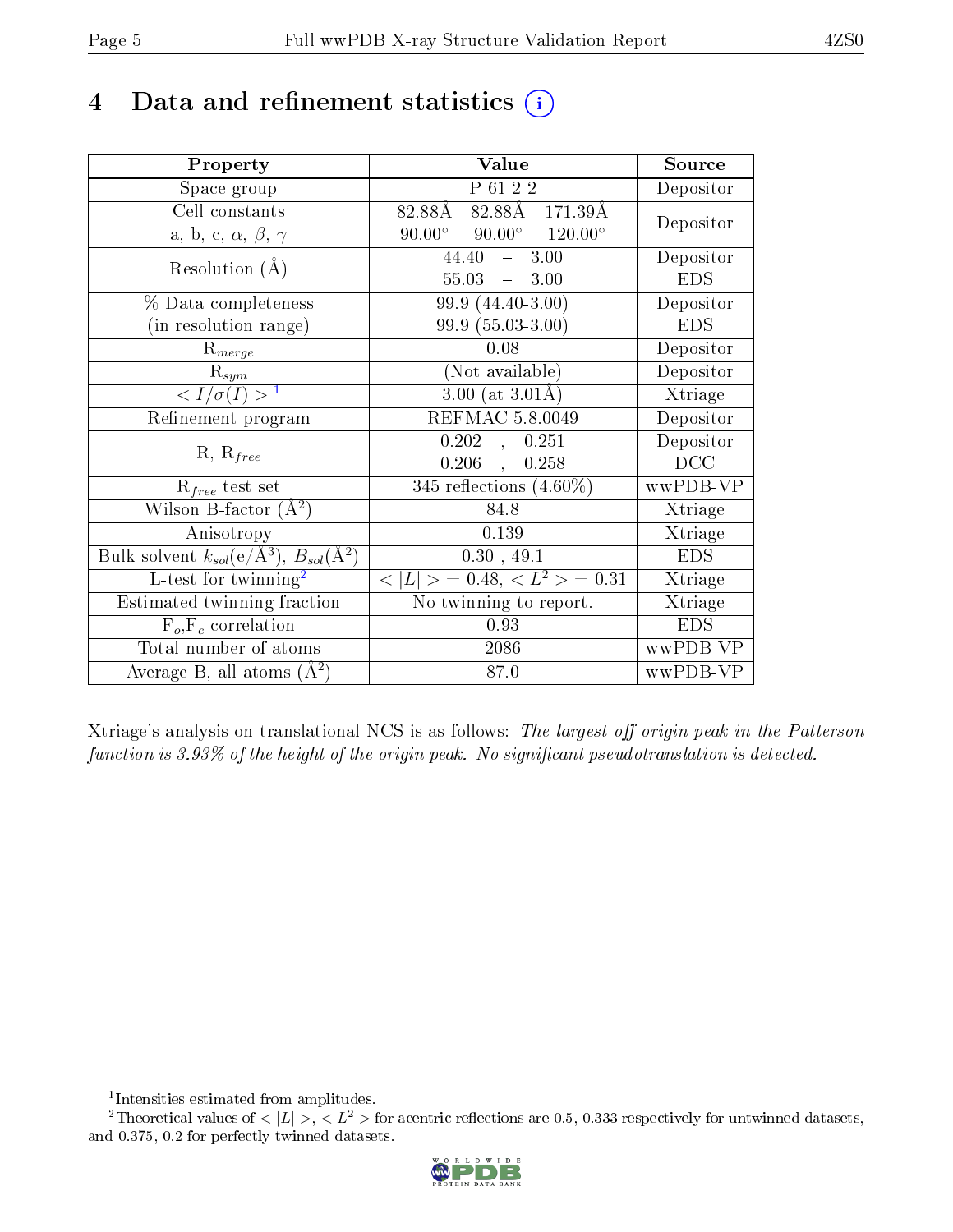# 5 Model quality  $(i)$

### 5.1 Standard geometry (i)

Bond lengths and bond angles in the following residue types are not validated in this section: 4QV

The Z score for a bond length (or angle) is the number of standard deviations the observed value is removed from the expected value. A bond length (or angle) with  $|Z| > 5$  is considered an outlier worth inspection. RMSZ is the root-mean-square of all Z scores of the bond lengths (or angles).

|  | $Mol$   Chain |      | Bond lengths                    | Bond angles |        |  |
|--|---------------|------|---------------------------------|-------------|--------|--|
|  |               |      | RMSZ $ #Z  > 5$ RMSZ $ #Z  > 5$ |             |        |  |
|  |               | 0.41 | 0/2119                          | 0.62        | 0/2874 |  |

There are no bond length outliers.

There are no bond angle outliers.

There are no chirality outliers.

There are no planarity outliers.

### 5.2 Too-close contacts  $(i)$

In the following table, the Non-H and H(model) columns list the number of non-hydrogen atoms and hydrogen atoms in the chain respectively. The H(added) column lists the number of hydrogen atoms added and optimized by MolProbity. The Clashes column lists the number of clashes within the asymmetric unit, whereas Symm-Clashes lists symmetry related clashes.

| Mol |      |  | Chain   Non-H   H(model)   H(added)   Clashes   Symm-Clashes |
|-----|------|--|--------------------------------------------------------------|
|     | 2066 |  |                                                              |
|     |      |  |                                                              |
|     | 2086 |  |                                                              |

The all-atom clashscore is defined as the number of clashes found per 1000 atoms (including hydrogen atoms). The all-atom clashscore for this structure is 8.

All (31) close contacts within the same asymmetric unit are listed below, sorted by their clash magnitude.

| Atom-1           | Atom-2            | Interatomic<br>distance $(A)$ | Clash<br>overlap $(A)$ |  |
|------------------|-------------------|-------------------------------|------------------------|--|
| 1: A:281:ALA:HB1 | 1: A:282:PRO:HD2  | 1.59                          | 0.85                   |  |
| 1: A:286: ARG:C  | 1: A:286: ARG:HD2 | 2.01                          | በ 78                   |  |

Continued on next page...

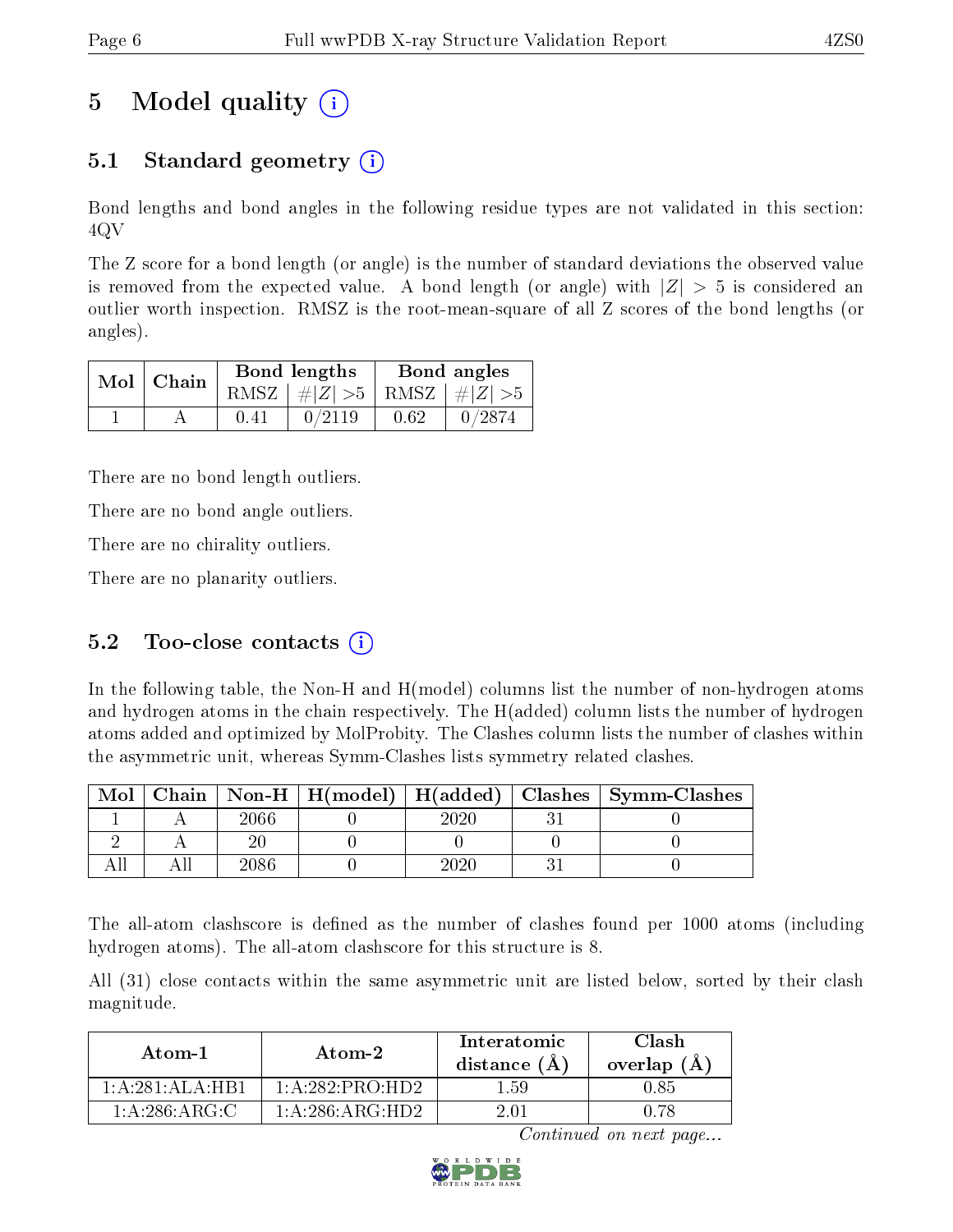| $\sum_{i=1}^{n}$     |                                     | Interatomic       | Clash         |
|----------------------|-------------------------------------|-------------------|---------------|
| Atom-1               | Atom-2                              | distance $(A)$    | overlap $(A)$ |
| 1:A:281:ALA:HB1      | 1:A:282:PRO:CD                      | 2.17              | 0.74          |
| 1: A: 159: LEU: HD22 | 1:A:209:ILE:HG23                    | 1.84              | 0.59          |
| 1:A:240:LEU:HD12     | 1:A:272:ILE:HD11                    | 1.87              | 0.57          |
| 1:A:362:ARG:HA       | 1:A:365:LYS:HE2                     | 1.87              | 0.55          |
| 1:A:302:GLU:OE1      | $1:A:304:ARG:\overline{\text{NH2}}$ | 2.40              | $0.55\,$      |
| 1: A: 162: LYS: HE2  | 1:A:164:LEU:HD21                    | 1.89              | 0.53          |
| $1: A:200:$ PHE:CE2  | 1: A:207:TYR:CD1                    | 2.96              | 0.52          |
| 1:A:285:ARG:HB3      | 1:A:285:ARG:HH11                    | 1.74              | $0.52\,$      |
| 1:A:285:ARG:CB       | 1:A:285:ARG:NH1                     | 2.73              | 0.51          |
| 1:A:317:VAL:HG13     | 1:A:328:PRO:HD2                     | 1.93              | 0.51          |
| 1:A:134:GLU:HG3      | 1: A: 153: LYS: HE2                 | 1.93              | 0.50          |
| 1: A: 165: PHE: HB3  | 1:A:205:ARG:HG3                     | 1.93              | 0.49          |
| 1:A:281:ALA:CB       | 1:A:282:PRO:HD2                     | 2.38              | 0.47          |
| 1:A:240:LEU:CD1      | 1:A:272:ILE:HD11                    | 2.45              | 0.46          |
| 1:A:285:ARG:O        | 1: A:286:ARG:HB3                    | 2.15              | 0.46          |
| 1:A:188:LEU:HD23     | 1:A:193:ILE:HD13                    | 1.98              | 0.45          |
| 1:A:244:LEU:HD21     | 1:A:257:ILE:HD11                    | 1.97              | 0.45          |
| 1: A:235:THR:O       | 1:A:239:GLU:HG3                     | 2.17              | 0.45          |
| 1:A:285:ARG:HB2      | 1:A:285:ARG:NH1                     | 2.31              | 0.45          |
| 1:A:331:ALA:HB3      | 1:A:337:THR:OG1                     | 2.17              | 0.45          |
| 1:A:293:LEU:HD23     | 1: A: 334: TYR: CE2                 | 2.52              | 0.45          |
| 1:A:264:LEU:HA       | 1:A:269:GLU:O                       | 2.18              | 0.44          |
| 1:A:285:ARG:CB       | 1:A:285:ARG:HH11                    | 2.30              | 0.44          |
| 1:A:375:ARG:HD3      | 1:A:378:LEU:HD12                    | 1.99              | 0.44          |
| 1:A:178:LEU:O        | 1:A:182:VAL:HG23                    | 2.18              | 0.43          |
| 1:A:297:PRO:HG3      | 1:A:310:VAL:HG12                    | $\overline{2.01}$ | 0.43          |
| 1:A:281:ALA:CB       | 1:A:282:PRO:CD                      | 2.91              | 0.43          |
| 1:A:285:ARG:CZ       | 1:A:285:ARG:HB2                     | 2.50              | 0.41          |
| $1: A:346:$ PHE:HE2  | 1:A:348:PHE:CZ                      | 2.39              | 0.41          |

Continued from previous page...

There are no symmetry-related clashes.

### 5.3 Torsion angles (i)

#### 5.3.1 Protein backbone (i)

In the following table, the Percentiles column shows the percent Ramachandran outliers of the chain as a percentile score with respect to all X-ray entries followed by that with respect to entries of similar resolution.

The Analysed column shows the number of residues for which the backbone conformation was analysed, and the total number of residues.



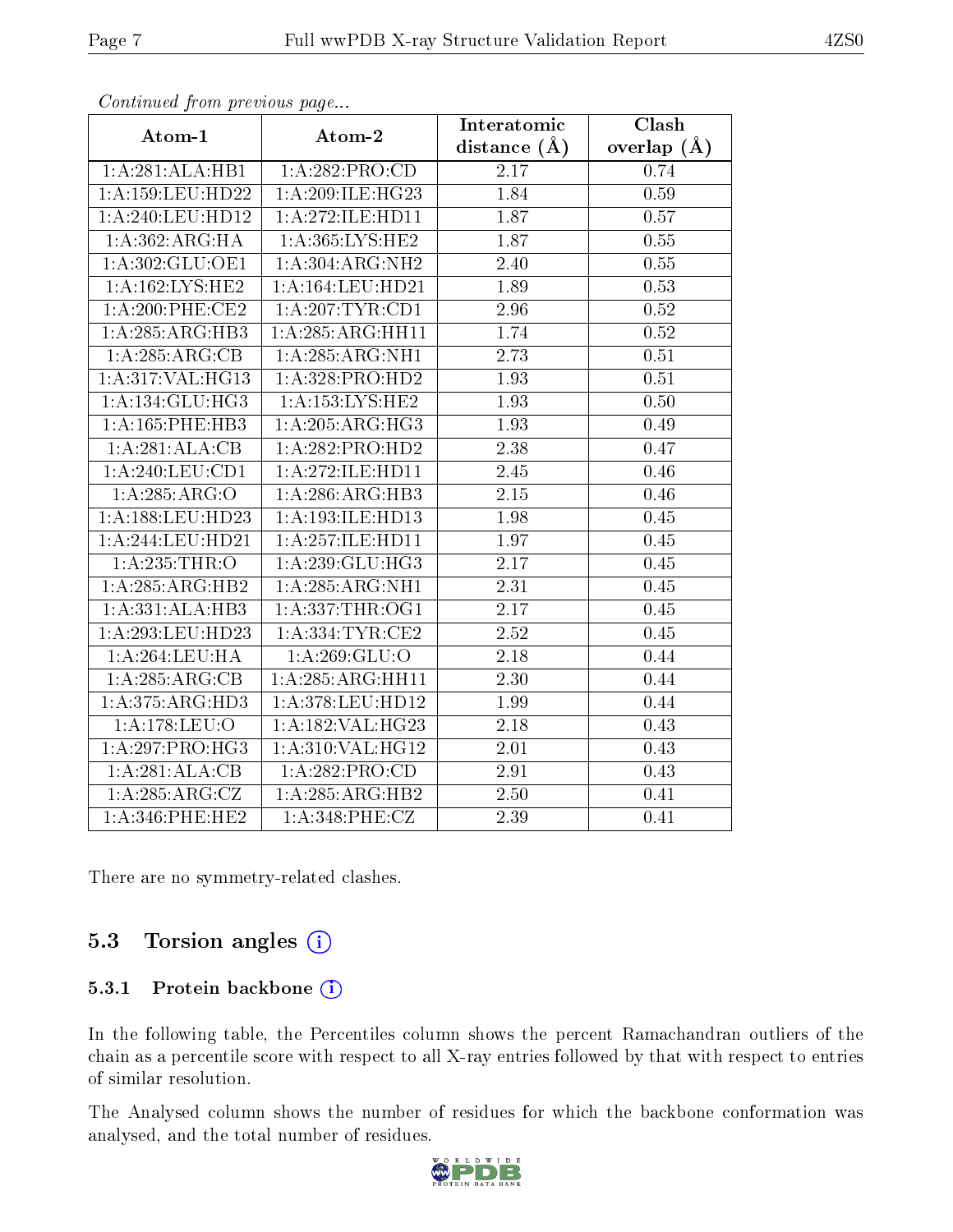| Mol   Chain | $\boldsymbol{\mathrm{Analysed}}$                         |  | Favoured   Allowed   Outliers   Percentiles |  |
|-------------|----------------------------------------------------------|--|---------------------------------------------|--|
|             | $253/285(89\%)$   234 (92%)   18 (7%)   1 (0%)   34   72 |  |                                             |  |

All (1) Ramachandran outliers are listed below:

| Mol | Chain   Res | 'Type |  |
|-----|-------------|-------|--|
|     |             |       |  |

#### 5.3.2 Protein sidechains  $(i)$

In the following table, the Percentiles column shows the percent sidechain outliers of the chain as a percentile score with respect to all X-ray entries followed by that with respect to entries of similar resolution.

The Analysed column shows the number of residues for which the sidechain conformation was analysed, and the total number of residues.

| Mol   Chain | Analysed        | Rotameric   Outliers   Percentiles |          |           |  |  |
|-------------|-----------------|------------------------------------|----------|-----------|--|--|
|             | $216/251(86\%)$ | 209(97%)                           | $7(3\%)$ | $ 39 $ 74 |  |  |

All (7) residues with a non-rotameric sidechain are listed below:

| Mol | Chain        | Res | <b>Type</b>             |
|-----|--------------|-----|-------------------------|
|     |              | 231 | $\overline{\text{GLN}}$ |
|     |              | 258 | <b>LYS</b>              |
|     | $\mathsf{A}$ | 270 | LEU                     |
|     |              | 283 | <b>SER</b>              |
|     |              | 286 | ARG                     |
|     | А            | 292 | THR.                    |
|     |              | 293 | LEU                     |

Some sidechains can be flipped to improve hydrogen bonding and reduce clashes. There are no such sidechains identified.

#### $5.3.3$  RNA  $(i)$

There are no RNA molecules in this entry.

#### 5.4 Non-standard residues in protein, DNA, RNA chains  $(i)$

There are no non-standard protein/DNA/RNA residues in this entry.

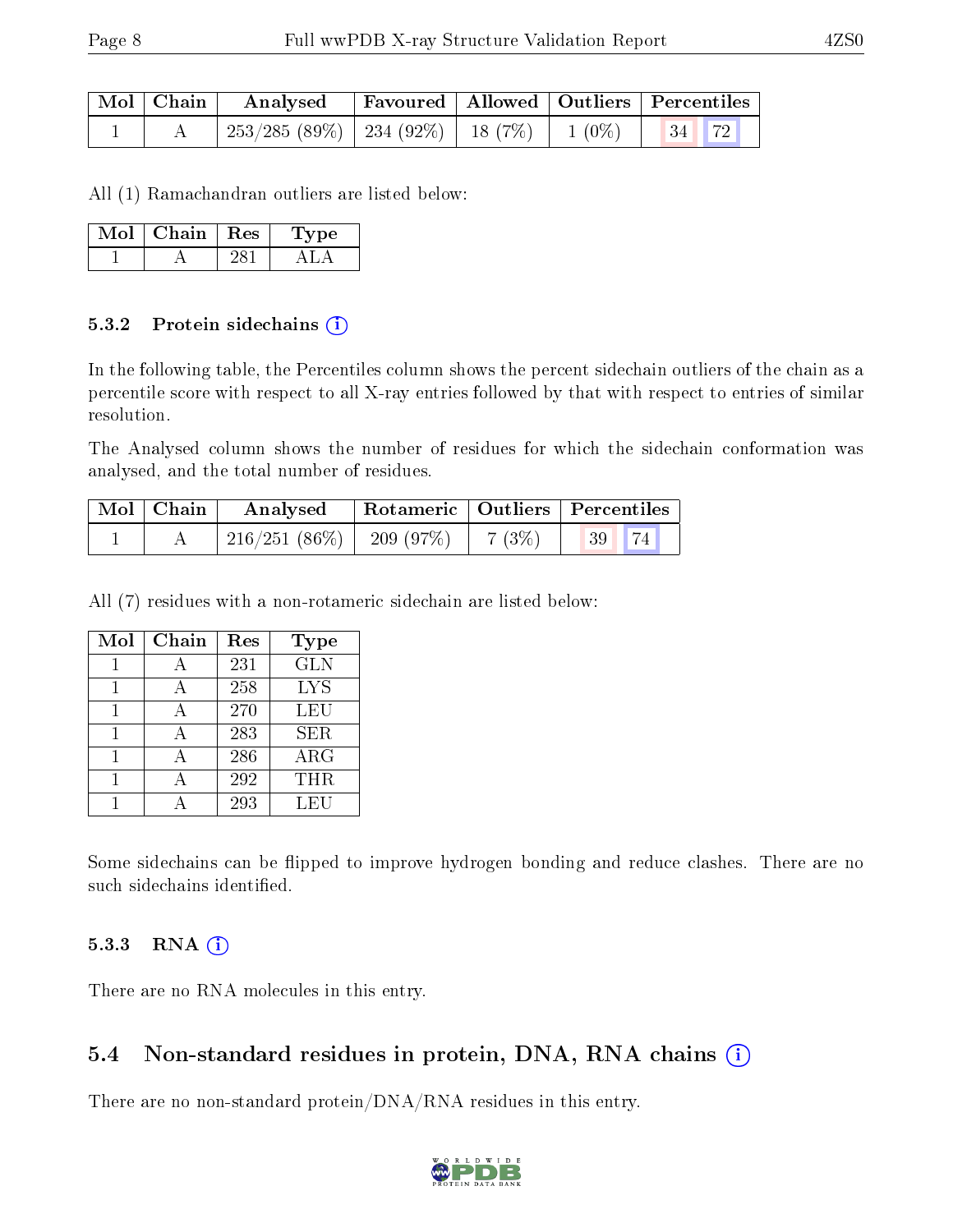#### 5.5 Carbohydrates (i)

There are no carbohydrates in this entry.

### 5.6 Ligand geometry  $(i)$

1 ligand is modelled in this entry.

In the following table, the Counts columns list the number of bonds (or angles) for which Mogul statistics could be retrieved, the number of bonds (or angles) that are observed in the model and the number of bonds (or angles) that are defined in the Chemical Component Dictionary. The Link column lists molecule types, if any, to which the group is linked. The Z score for a bond length (or angle) is the number of standard deviations the observed value is removed from the expected value. A bond length (or angle) with  $|Z| > 2$  is considered an outlier worth inspection. RMSZ is the root-mean-square of all Z scores of the bond lengths (or angles).

| Mol | Type |  | Chain   Res |  |          | $^{\shortmid}$ Link |                                                                                      | Bond lengths |                                                                   | Bond angles |  |
|-----|------|--|-------------|--|----------|---------------------|--------------------------------------------------------------------------------------|--------------|-------------------------------------------------------------------|-------------|--|
|     |      |  |             |  |          |                     |                                                                                      |              | Counts   RMSZ $\mid \#  Z  > 2$   Counts   RMSZ $\mid \#  Z  > 2$ |             |  |
|     | 4QV  |  | 501         |  | 19.23.23 | 2.40                | $\begin{array}{ c c c c c c c c } \hline 8 & (42\%) & 19,34,34 \\\hline \end{array}$ | 1.04         |                                                                   |             |  |

In the following table, the Chirals column lists the number of chiral outliers, the number of chiral centers analysed, the number of these observed in the model and the number defined in the Chemical Component Dictionary. Similar counts are reported in the Torsion and Rings columns. '-' means no outliers of that kind were identified.

|      |     |                          | Mol   Type   Chain   Res   Link   Chirals   Torsions   Rings |  |
|------|-----|--------------------------|--------------------------------------------------------------|--|
| 40 V | 501 | <b>Contract Contract</b> | $0/0/4/4$ $0/4/4/4$                                          |  |

All (8) bond length outliers are listed below:

| Mol            | Chain | Res | Type | Atoms   | $\mathbf{Z}$ | Observed $(A)$ | Ideal(A) |
|----------------|-------|-----|------|---------|--------------|----------------|----------|
| $\overline{2}$ | А     | 501 | 4QV  | CAT-CAN | $-4.67$      | 1.33           | 1.41     |
| $\overline{2}$ | А     | 501 | 4QV  | CAQ-CAO | $-4.42$      | 1.34           | 1.41     |
| $\overline{2}$ | А     | 501 | 4QV  | CAI-CAJ | $-3.99$      | 1.35           | 1.41     |
| $\overline{2}$ | А     | 501 | 4QV  | CAD-NAC | $-2.94$      | 1.35           | 1.39     |
| $\overline{2}$ | А     | 501 | 4QV  | CAE-CAD | $-2.88$      | 1.35           | 1.41     |
| $\overline{2}$ | А     | 501 | 4QV  | CAB-NAC | $-2.33$      | 1.33           | 1.40     |
| $\overline{2}$ | А     | 501 | 4QV  | CAD-CAJ | $-2.32$      | 1.35           | 1.40     |
| $\overline{2}$ | А     | 501 | 4QV  | CAO-CAN | $-2.17$      | 1.35           | 1.42     |

All (1) bond angle outliers are listed below:

| $\sqrt{\text{Mol}}$ Chain $\sqrt{\text{Res}}$ $\sqrt{\text{Type}}$ |  | Atoms                       | $\vert$ Observed $(^\circ)\vert$ Ideal $(^\circ)$ |        |
|--------------------------------------------------------------------|--|-----------------------------|---------------------------------------------------|--------|
|                                                                    |  | $4QV$   CAF-CAG-CAI   -2.21 |                                                   | 120.39 |

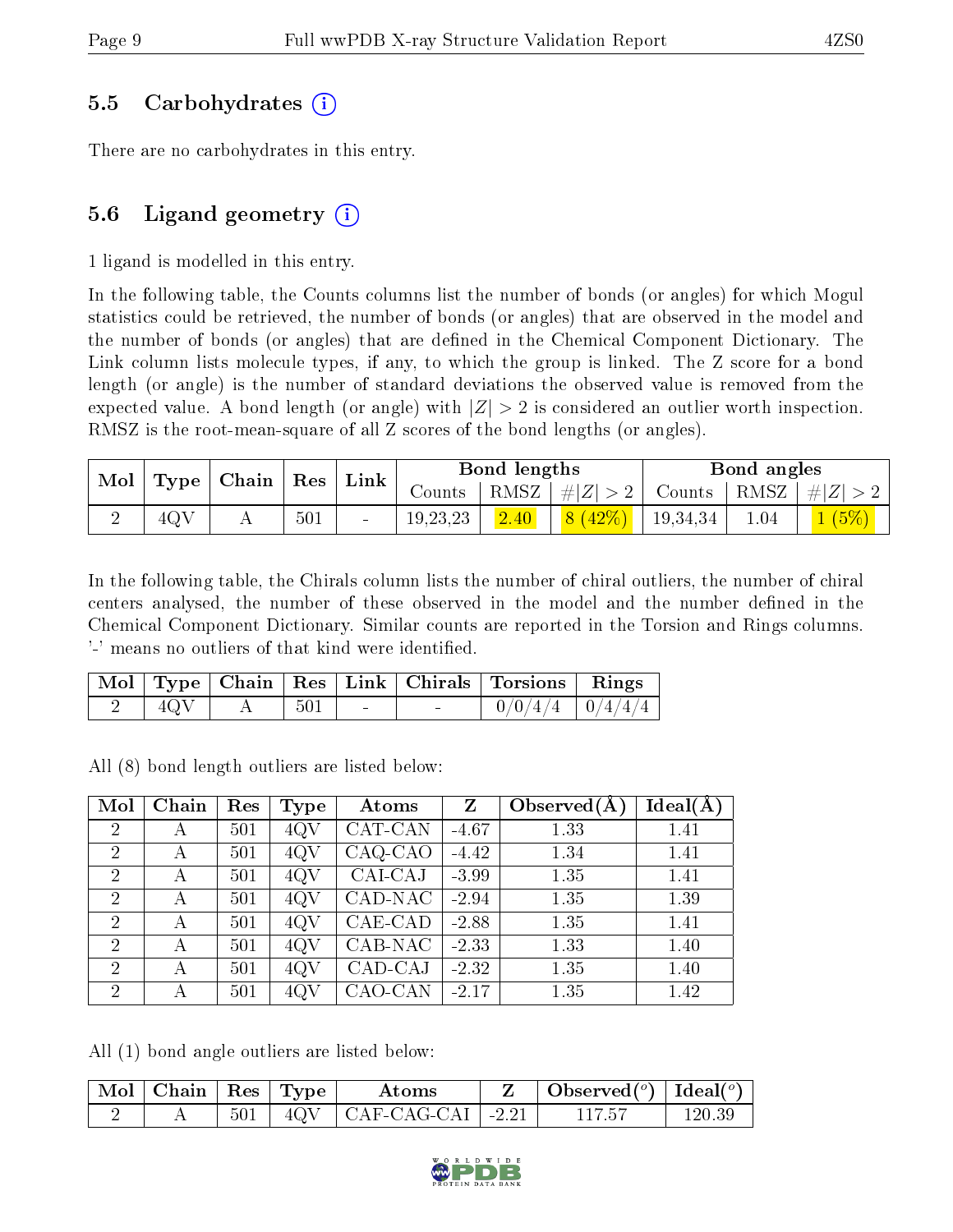There are no chirality outliers.

There are no torsion outliers.

There are no ring outliers.

No monomer is involved in short contacts.

The following is a two-dimensional graphical depiction of Mogul quality analysis of bond lengths, bond angles, torsion angles, and ring geometry for all instances of the Ligand of Interest. In addition, ligands with molecular weight > 250 and outliers as shown on the validation Tables will also be included. For torsion angles, if less then 5% of the Mogul distribution of torsion angles is within 10 degrees of the torsion angle in question, then that torsion angle is considered an outlier. Any bond that is central to one or more torsion angles identified as an outlier by Mogul will be highlighted in the graph. For rings, the root-mean-square deviation (RMSD) between the ring in question and similar rings identified by Mogul is calculated over all ring torsion angles. If the average RMSD is greater than 60 degrees and the minimal RMSD between the ring in question and any Mogul-identified rings is also greater than 60 degrees, then that ring is considered an outlier. The outliers are highlighted in purple. The color gray indicates Mogul did not find sufficient equivalents in the CSD to analyse the geometry.



### 5.7 [O](https://www.wwpdb.org/validation/2017/XrayValidationReportHelp#nonstandard_residues_and_ligands)ther polymers  $(i)$

There are no such residues in this entry.

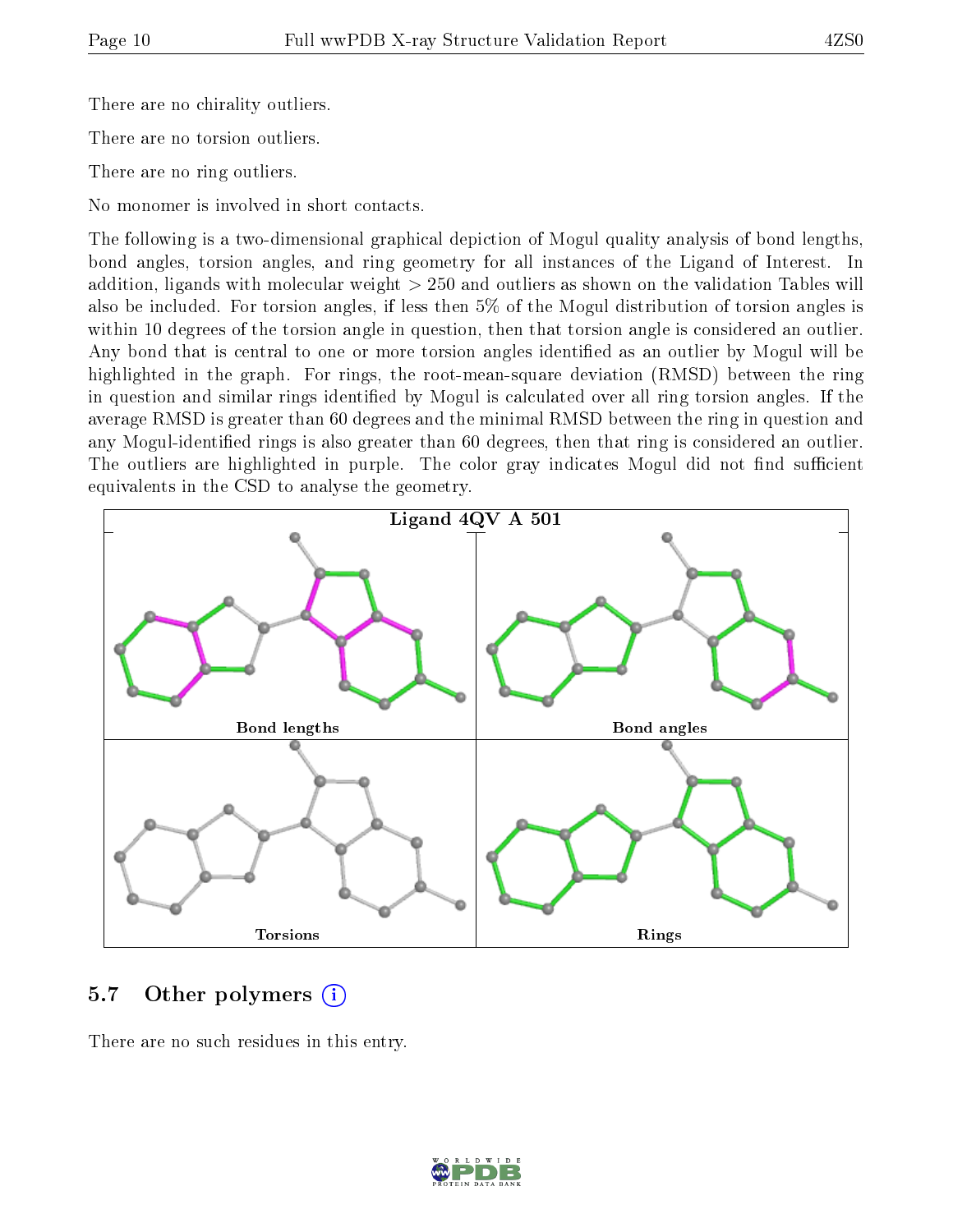## 5.8 Polymer linkage issues (i)

There are no chain breaks in this entry.

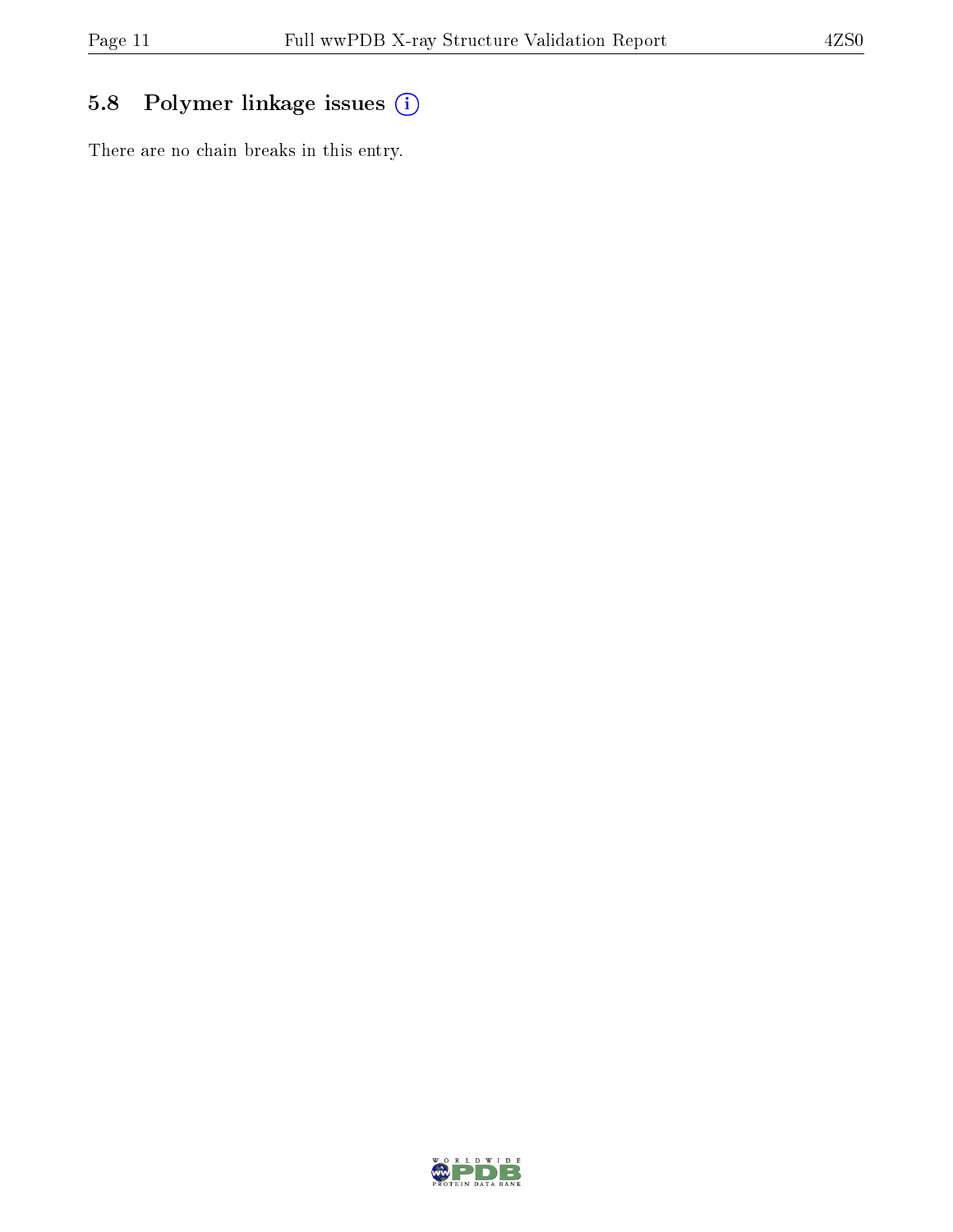## 6 Fit of model and data  $\left( \cdot \right)$

### 6.1 Protein, DNA and RNA chains (i)

In the following table, the column labelled  $#RSRZ> 2'$  contains the number (and percentage) of RSRZ outliers, followed by percent RSRZ outliers for the chain as percentile scores relative to all X-ray entries and entries of similar resolution. The OWAB column contains the minimum, median,  $95<sup>th</sup>$  percentile and maximum values of the occupancy-weighted average B-factor per residue. The column labelled  $Q < 0.9$  lists the number of (and percentage) of residues with an average occupancy less than 0.9.

| $\vert$ Mol $\vert$ Chain | Analysed      |         | $\langle \mathrm{RSRZ}\rangle \left  \right. \left. \mathrm{\#RSRZ}\mathrm{>2}\right. \right.$ |  | $OWAB(A^2)$ | $\mid \text{Q}<$ $0.9$                                                                    |  |
|---------------------------|---------------|---------|------------------------------------------------------------------------------------------------|--|-------------|-------------------------------------------------------------------------------------------|--|
|                           | 257/285 (90%) | $-0.45$ |                                                                                                |  |             | $\begin{array}{ c c c c c c c c c } \hline 0 & 100 & 57, 84, 129, 145 \hline \end{array}$ |  |

There are no RSRZ outliers to report.

### 6.2 Non-standard residues in protein, DNA, RNA chains  $(i)$

There are no non-standard protein/DNA/RNA residues in this entry.

#### 6.3 Carbohydrates (i)

There are no carbohydrates in this entry.

### 6.4 Ligands  $(i)$

In the following table, the Atoms column lists the number of modelled atoms in the group and the number defined in the chemical component dictionary. The B-factors column lists the minimum, median,  $95<sup>th</sup>$  percentile and maximum values of B factors of atoms in the group. The column labelled  $Q< 0.9$ ' lists the number of atoms with occupancy less than 0.9.

|     |  |                 |  | $\boxed{\text{Mol}}$ Type Chain Res Atoms RSCC RSR B-factors $(A^2)$ Q<0.9 |  |
|-----|--|-----------------|--|----------------------------------------------------------------------------|--|
| 4QV |  | $501$   $20/20$ |  | $\vert$ 0.93 $\vert$ 0.34 $\vert$ 85,95,105,108                            |  |

The following is a graphical depiction of the model fit to experimental electron density of all instances of the Ligand of Interest. In addition, ligands with molecular weight  $> 250$  and outliers as shown on the geometry validation Tables will also be included. Each fit is shown from different orientation to approximate a three-dimensional view.